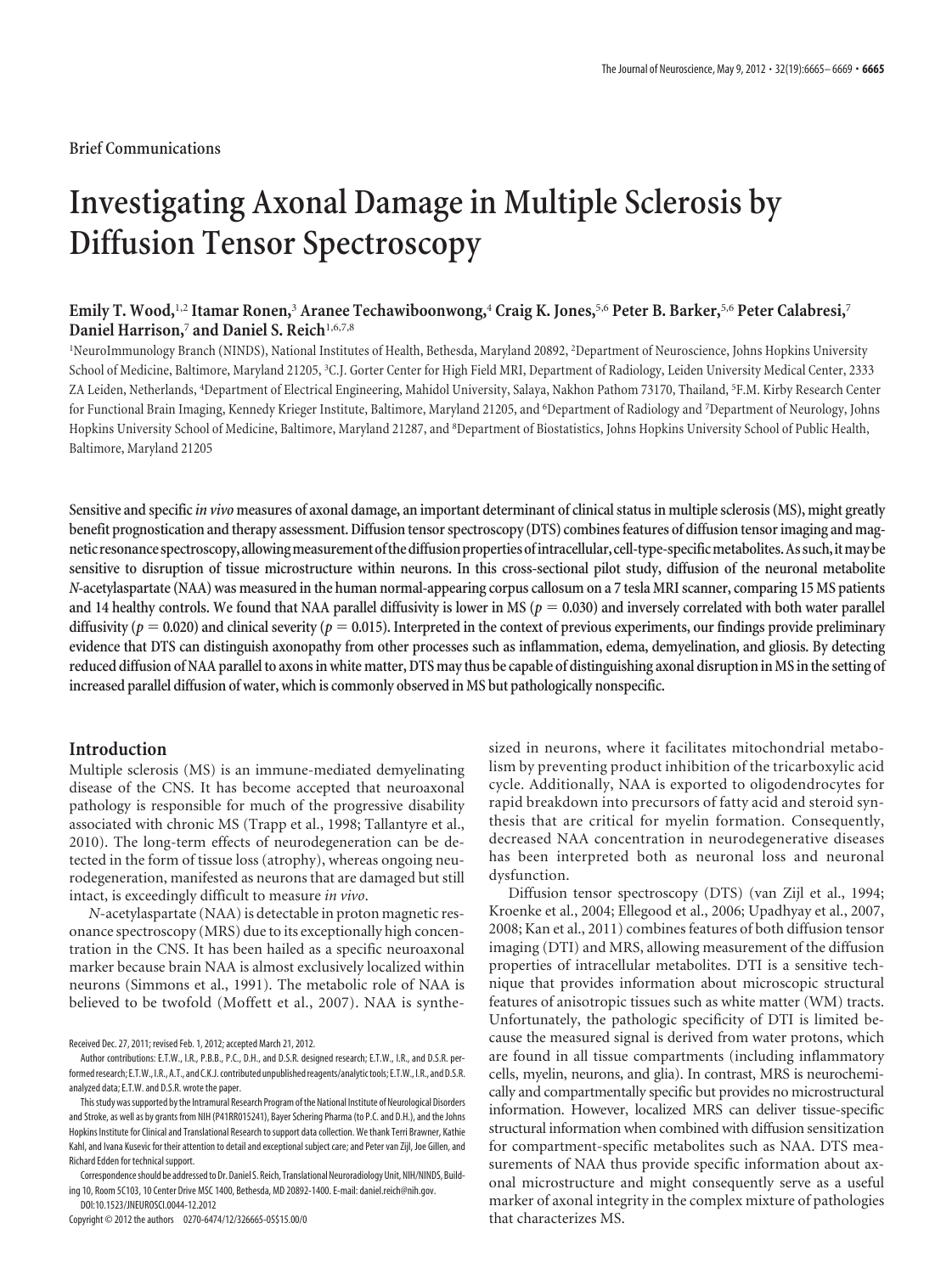Here, we compare the diffusion properties of NAA and water in the corpus callosum (CC) between MS patients and healthy controls (HC) at 7 tesla (T). CC damage is frequent and tightly linked with clinical disability in MS (Ozturk et al., 2010). From a neuroanatomic point of view, the CC is a good structure in which to apply DTS because it is relatively homogeneous, contains fiber bundles that are predominantly oriented in the same direction, and is large enough to harbor a spectroscopy voxel. Acquisition at 7T makes it possible to more rapidly achieve adequate signal-to-noise ratio.

## **Materials and Methods**

The Johns Hopkins Medicine Institutional Review Board approved this study. Fifteen MS patients (7 female, 8 male) from the Johns Hopkins MS Clinic and 14 HC (6 female, 8 male) from the university community provided informed consent. Patients had not experienced clinical relapse within 3 months of enrollment. All patients and seven HC underwent clinical testing, including measures of motor function (25-Foot Walk, 9-Hole Peg test) and cognitive function [Paced Auditory Serial Addition Test (PASAT)], and patients were assigned Expanded Disability Status Scale (EDSS) scores.

MRI and MRS data were obtained with a 7T Philips Achieva scanner with 40 mT/m maximum gradients (Philips Medical Systems), quadrature volume transmit, and 16- or 32 channel receive head coils (Nova Medical).  $T_1$ -

weighted images were acquired for spectroscopy volume of interest (sVOI) positioning and tissue segmentation: 3D MPRAGE sequence with TR, 4.1 ms; TE, 1.85 ms; flip angle, 7.0°; resolution, 1 mm isotropic; scan time, 92 s; SENSE factor, 2 (anterior-posterior, AP)  $\times$  3 (right-left, RL). T<sub>1</sub>-weighted volumes were processed in MIPAV (McAuliffe et al., 2001), including inhomogeneity correction (Sled et al., 1998), skullstripping with SPECTRE (Carass et al., 2011), and segmentation into WM, gray matter (GM), and CSF using the FANTASM (Pham and Prince, 1999). A mask of the sVOI was applied to the segmented volume to make a tissue (no CSF) mask (tVOI). CC cross-sectional area (CCarea) was measured in MIPAV by drawing regions of interest on the three midsagittal  $T_1$ -weighted slices and averaging the area of these regions.  $T<sub>2</sub>$ -weighted FLAIR images were acquired and qualitatively examined for lesion detection: 3D MP-FLAIR sequence (Visser et al., 2010), TR, 8000 ms; TI, 2175 ms; TE, 292 ms; resolution, 1 mm isotropic; scan time, 8 min; SENSE factor,  $2 \times 3$ .

Diffusion-weighted spectra were acquired from a 3.6cm<sup>3</sup> sVOI (3.0 cm AP  $\times$  1.5 cm RL  $\times$  0.8 cm foot-head) positioned and angled on  $T<sub>1</sub>$ -weighted images to include portions of the genu and anterior body of the normal-appearing CC and to minimize partial volume effects of CSF and GM (Fig. 1*a*,*c*). NAA diffusion measurements were obtained by incorporating bipolar diffusion gradients into a point-resolved spectroscopic sequence (Upadhyay et al., 2007; Kan et al., 2011): TR, 2000 ms; TE, 120 ms; bandwidth, 3 kHz; 2048 points; 32– 40 averages; scan time, 15 min. Frequency-selective excitation/dephasing water suppression was optimized to allow reliable NAA quantification while retaining enough residual water signal for zero-order phase correction before spectral averaging. A non-water-suppressed spectrum, with the transmitter frequency on water, was acquired from the sVOI for eddy current correction. Diffusion weighting was applied in six non-coplanar directions using two *b* values in addition to  $b = 0$ : 440 s/mm<sup>2</sup> and either 2250



**Figure 1.** Voxel location and spectra. *a*, *c*, Sagittal (*a*) and coronal (*c*) T1-weighted images demonstrating voxel location (red box). *b*, DTI axial color map. *d*, Nondiffusion-weighted spectrum (black) and diffusion-weighted spectra with gradient direction primarily parallel to fiber tract (red and blue).

s/mm<sup>2</sup> (11 scans) or 3600 s/mm<sup>2</sup> (22 scans). Individual and averaged spectra were phase- and frequency-drift corrected in MATLAB (Mathworks). The averaged spectrum for each diffusion direction and *b* value combination was quantified with LCModel (Provencher, 1993). Due to low signal-to-noise ratio (SNR) at the highest *b* values, NAA and *N-*acetylaspartylglutamate (NAAG) were not well separated, so the NAA + NAAG values (Cramér-Rao lower bounds < 15%) were used for diffusion analysis. The diffusion tensor was estimated and diagonalized to yield fractional anisotropy (FA), mean diffusivity (MD), parallel diffusivity ( $\lambda_{\parallel} = \lambda_1$ ; diffusion parallel to the primary fiber orientation) and perpendicular diffusivity ( $\lambda_{\perp} = (\lambda_2 + \lambda_3)/2$ ; diffusion orthogonal to the primary fiber orientation). tNAA/tCr was estimated from the ratio of NAA + NAAG to creatine + phosphocreatine from the  $b = 0$  spectrum.

A DTI volume was acquired for comparison with DTS: Spin Echo Segmented Echo Planar Imaging sequence; TR, 12,643 ms; TE, 82 ms; *b* value, 800 s/mm<sup>2</sup>; resolution, 2.0 mm isotropic; 30 directions; scan time, 7 min; SENSE factor, 3 (AP). In MIPAV, the individual diffusionweighted volumes were rigidly registered to the  $b = 0$  image, which was registered (affine) to the  $T_1$ -weighted volume. The diffusion-weighted data were then analyzed in two ways: at native resolution with averaging within the tVOI (avgDTI) and at sVOI resolution (svDTI). For svDTI, the tVOI mask was applied to each diffusion-weighted volume to extract an average diffusion-weighted value for each direction before tensor fitting. The svDTI analysis controls for the macrostructural effects of CC curvature on diffusion values and is used instead of DTS-derived water spectra, which suffered from partial volume averaging with CSF.

All statistical analyses were done with STATA (StataCorp). *p* values 0.05 were considered statistically significant. Group differences in age and sex were assessed with *t* tests. Linear regression was used to characterize associations between age, MRS, DTI, DTS, continuous clinical measures, and disease status. For this, a mixed-effects model was used to account for the random effects of repeated scans for four HC. When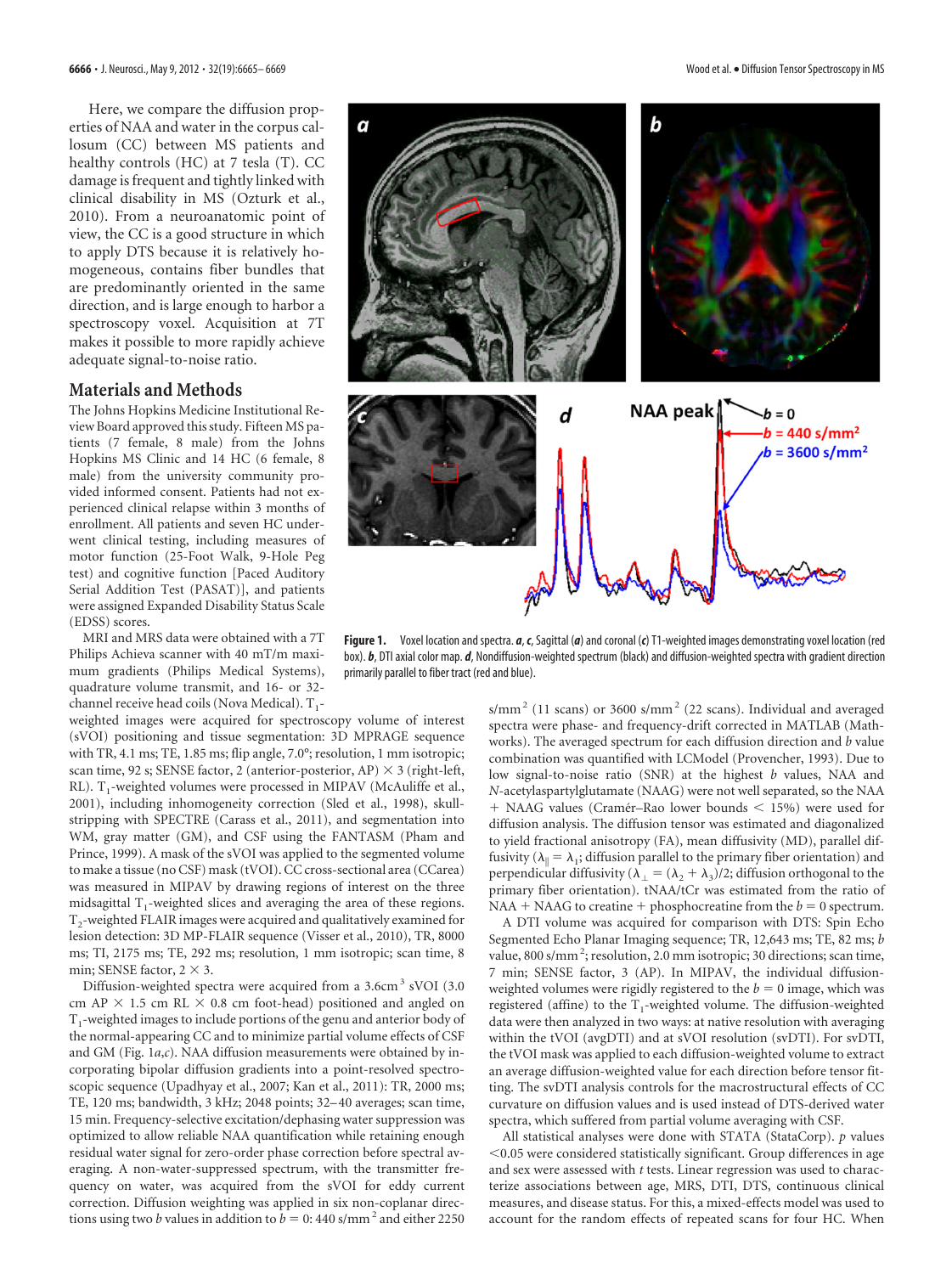#### **Table 1. Demographics and MR measures**

|                                                                          |                | Patients ( $n = 15$ ) Controls ( $n = 14$ ) p value |         |
|--------------------------------------------------------------------------|----------------|-----------------------------------------------------|---------|
| Age in years (range)                                                     | $44(28 - 55)$  | $38(24 - 56)$                                       | $ns*$   |
| Sex (number of women)                                                    | 7              | 6                                                   | $ns*$   |
| MS type                                                                  |                |                                                     |         |
| Relapsing remitting                                                      | 12             | n/a                                                 |         |
| Secondary progressive                                                    | 1              | n/a                                                 |         |
| Primary progressive                                                      | $\overline{2}$ | n/a                                                 |         |
| Median EDSS score (range)                                                | $3(1-6.5)$     | n/a                                                 |         |
| Disease duration in years (range)                                        | $8(1-26)$      | n/a                                                 |         |
| CC cross-sectional area (mm <sup>2</sup> )                               | 575            | 654                                                 | 0.017   |
| GM proportion of tVOI                                                    | 0.28           | 0.26                                                | ns      |
| $tNAA/tCr$ (NAA + NAAG: $Cr$ + PCr ratio)                                | 1.47           | 1.84                                                | < 0.001 |
| Fractional anisotropy                                                    |                |                                                     |         |
| NAA                                                                      | 0.53           | 0.58                                                | ns      |
| Water                                                                    | 0.43           | 0.49                                                | 0.016   |
| Mean diffusivity ( $\mu$ m <sup>2</sup> /ms)                             |                |                                                     |         |
| NAA                                                                      | 0.15           | 0.18                                                | ns      |
| Water                                                                    | 1.48           | 1.22                                                | < 0.001 |
| Parallel diffusivity $(\lambda_{\parallel})$ ( $\mu$ m <sup>2</sup> /ms) |                |                                                     |         |
| NAA                                                                      | 0.25           | 0.31                                                | 0.030   |
| Water                                                                    | 2.13           | 1.86                                                | < 0.001 |
| Perpendicular diffusivity ( $\lambda$ , ) ( $\mu$ m <sup>2</sup> /ms)    |                |                                                     |         |
| NAA                                                                      | 0.11           | 0.11                                                | ns      |
| Water                                                                    | 1.15           | 0.90                                                | < 0.001 |

Mean values and regression *p*values unless otherwise noted.Water values from avgDTI analysis. ns, Notsignificant; n/a, not applicable. \*Student's *t* test.



**Figure 2.** Parallel diffusivity ( $\lambda_{||}$ ) of NAA and water. *a*, NAA  $\lambda_{||}$  is negatively correlated with avgDTI water  $\lambda_{||}$  (all subjects,  $R^2$   $=$ 0.16,  $p = 0.02$ ). **b**, NAA  $\lambda_{\parallel}$  and avgDTI water  $\lambda_{\parallel}$  for MS patients and HC. \* $p < 0.05$ , \*\* $p < 0.001$ ; error bars represent 95% confidence intervals.

applicable, the regression coefficient (RC), coefficient of determination  $(R<sup>2</sup>)$ , and *p* value are reported. Correlations ( $\rho$ ) of measures with EDSS were assessed with the Spearman rank correlation test.

## **Results**

The HC group was not significantly different from the MS group for age and sex. Twelve patients were on immunomodulatory treatment; none had received steroids within 30 d of scanning. Patients demonstrated smaller CCarea and lower tNAA/tCr (Table 1) in accordance with previous studies (Davie et al., 1994; Riccitelli et al., 2011). tNAA/tCr was negatively correlated with age for MS (RC =  $-0.012$ /year,  $p = 0.007$ ) and HC (RC =  $-0.011$ /year,  $p = 0.026$ ), as seen previously (Haga et al., 2009). There was no significant difference between groups for use of a higher *b* value of 2250 versus 3600 mm/s<sup>2</sup> or between NAA diffusion values measured with different higher *b* values.

NAA diffusion data are summarized in Table 1. NAA  $\lambda_{\parallel}$  was the only DTS measure significantly different between groups (Fig. 2*b*). Note that no macroscopic lesions were identified in the sVOI on visual inspection of the  $T_1$ -weighted or FLAIR images. Diffusion-weighted spectroscopy has been studied previously in healthy human volunteers at lower field strengths (Posse et al., 1993; Kroenke et al., 2004; Ellegood et al., 2006; Upadhyay et al., 2007) and 7T (Kan et al., 2011), yielding comparable diffusivity findings.

All water diffusion results are derived from the DTI acquisition. svDTI values were correlated with, but lower than, their avgDTI counterparts— e.g., avgDTI FA versus svDTI FA (RC 0.70,  $p < 0.001$ ,  $R^2 = 0.56$ ), avgDTI MD versus svDTI MD (RC = 0.77,  $p < 0.001$ ,  $R^2 = 0.83$ )—and svDTI FA (mean = 0.28) was lower than avgDTI FA (mean  $= 0.47$ ) (paired *t* test,  $p < 0.0001$ ). This difference was expected due to macroscopic curvature of the CC within the tVOI, as combining diffusion data across a volume with a variety of axonal orientations will decrease FA. The mean avgDTI FA is low compared with previous studies (Reich et al., 2010), probably due to partial volume averaging with GM in the tVOI.

NAA MD and  $\lambda_{\parallel}$ , as well as avgDTI FA, were positively correlated with tNAA/tCr ( $p < 0.001$ ,  $p = 0.013$ , and  $p = 0.032$ , respectively). In contrast, avgDTI MD,  $\lambda_{\parallel}$ , and  $\lambda_{\perp}$  were negatively correlated with tNAA/tCr (all  $p < 0.001$ ). There was also a signif-

> icant negative correlation between NAA  $\lambda_{\parallel}$  and water  $\lambda_{\parallel}$  ( $p = 0.022$ ; Fig. 2*a*). A logistic regression of disease status on NAA  $\lambda_{\parallel}$  and water  $\lambda_{\parallel}$  was not significant for either regressor.

> Finally, several NAA measures, but no measures of water diffusion, were related to clinical measures of disease severity. Lower tNAA/tCr was associated with longer times to complete the 9-hole peg test  $(p < 0.001)$  and lower PASAT scores ( $p =$ 0.042). Lower NAA MD ( $\rho = -0.59$ ,  $p =$ 0.020), NAA  $\lambda_{\parallel}$  ( $\rho = -0.61, p = 0.015;$ Fig. 3), and NAA  $\lambda_{\perp}$  ( $\rho = -0.53$ ,  $p =$ 0.045) values were related to higher EDSS scores (more clinical disability).

### **Discussion**

These results demonstrate that DTS is clinically relevant in MS and brings specificity to MRS and DTI measures of neurodegeneration. In MS, neurodegeneration occurs in the setting of multiple pathological pro-

cesses in different tissue compartments. Because NAA is primarily found within axons in WM, NAA diffusion properties should be a more specific marker of WM integrity than water diffusion alone. Consistent with previous studies, and discussed further below, we found higher water  $\lambda_{\parallel}$  and  $\lambda_{\perp}$  in MS compared with HC, indicating nonspecific microstructural changes in these patients with low disease burden. By contrast, we found that NAA  $\lambda$ <sub>||</sub> was lower in MS and inversely correlated with water  $\lambda_{\parallel}$ . Additionally, only DTS measures were correlated with clinical disability as measured by EDSS. These results lend support to diffusion measurements of NAA being a more specific marker for previous and ongoing axonopathy in MS than water diffusion alone.

The intra-axonal location of NAA, together with findings that intact cell membranes are relatively impermeable to NAA and neuronal export is controlled by a transporter (Moffett et al.,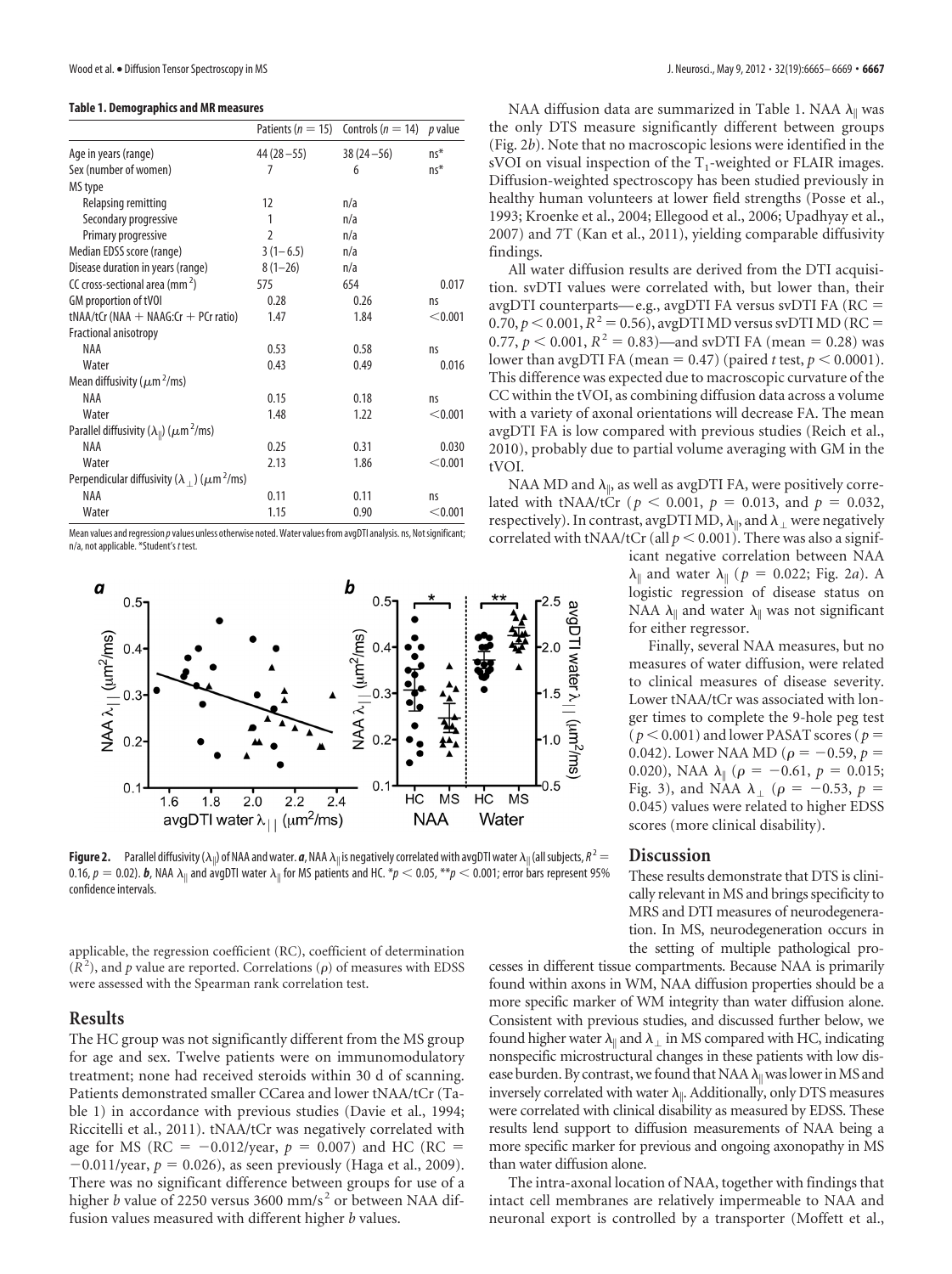

**Figure 3.** NAA parallel diffusivity  $(\lambda_{\parallel})$  is correlated with clinical severity of disease ( $\rho =$  $-0.61, p = 0.015$ ).

2007), leads to the prediction that, under normal physiological circumstances, NAA should preferentially diffuse parallel to the long axis of axons with a similar anisotropy to intra-axonal water. It has been shown at 3T that NAA FA is more sensitive than water FA to microstructural organization of axons across two segments of the CC (Upadhyay et al., 2007). This result offers support for the notion that NAA diffusion is a more specific probe of intraaxonal physiology than water diffusion and can therefore add additional information.

There is mounting evidence that axonal loss and neurodegeneration are responsible for progressive and irreversible neurological disability in MS (Gonen et al., 2000; Trapp and Nave, 2008). However, there are no specific therapies or *in vivo* measures for neurodegeneration in MS. Axonal degeneration in MS is known to occur in lesions and normal-appearing WM (NAWM) (Trapp et al., 1998; Kutzelnigg et al., 2005). Histological characterizations of diffuse WM injury in MS provide a picture of axonal degeneration similar to animal models and other human pathologies, e.g., axonal swellings and end bulbs,  $\beta$ -amyloid precursor protein accumulation, and neurofilament alterations (Mahad et al., 2009). Measurements of [NAA] in CSF are similar between MS and HC, suggesting that neurons are not leakier for NAA in MS (Teunissen et al., 2009). Based on simulated diffusion models of axon damage in complex geometries (Budde and Frank, 2010; Landman et al., 2010), we expect that the structural disruptions described in axonal degeneration would restrict the diffusion of NAA along the length of axons and would be associated with lower NAA  $\lambda_{\parallel}$ , as seen in our data. Decreased NAA  $\lambda_{\parallel}$ may confirm the presence of axonopathy in the face of overall increased water diffusion due to inflammation, edema, and demyelination in MS. This is highlighted by the correlation between clinical status and NAA  $\lambda_{\parallel}$  (but not water  $\lambda_{\parallel}$ ), since disability may be more closely related to neuroaxonal pathology than to inflammation.

DTI has been heavily studied in MS patients and animal models with conflicting results. Most MS studies have demonstrated increased water MD,  $\lambda_{\parallel}$ , and  $\lambda_{\perp}$  and decreased water FA in both lesions and NAWM, suggesting nonspecific microstructural damage (Werring et al., 1999; Bammer et al., 2000; Reich et al., 2010). In contrast, studies in mouse models of inflammation, such as allergic/autoimmune encephalomyelitis (DeBoy et al., 2007; Budde et al., 2009), and demyelination, such as cuprizone (Xie et al., 2010), have demonstrated decreased water  $\lambda_{\parallel}$  in conjunction with axon injury and degeneration.

A potentially important difference between DTI studies in MS and animal models is the timing of imaging in relation to clinical symptoms or inciting events. Animal studies with serial imaging consistently show early decreased water  $\lambda_{\parallel}$ , corresponding to histological evidence of axonopathy, followed by normalized or increased water  $\lambda_{\parallel}$ . This pattern of DTI changes was borne out in a

human optic neuritis study, which benefitted from a known, discrete clinical onset. In patients with optic neuritis, low baseline water  $\lambda_{\parallel}$  was correlated with poor visual acuity and a thinned retinal nerve fiber layer at 6 months (Naismith et al., 2012). However, this study represents the exception rather than the rule: as axonopathy is ongoing and almost always found in the setting of inflammation and edema in MS, DTI is, in most cases, unable to reliably identify the presence of axonopathy.

Cross-sectional MRS studies in MS, including this one, have demonstrated decreased [NAA] compared with HC in lesions, NAWM, and the whole brain, suggesting axonal loss (Fu et al., 1998; Gonen et al., 2000; Oh et al., 2004). Decreased [NAA] has been found in NAWM and GM in the earliest stages of the disease and in those with relatively little disability (Filippi et al., 2003; Inglese et al., 2004; Wattjes et al., 2007; Rigotti et al., 2011). However, longitudinal studies in NAWM have not been able to detect declining [NAA] in patients with MS over the course of 2–3 years (Sajja et al., 2008). Interestingly, MRS MS studies have seen [NAA] drop dramatically within acute lesions only to rise to nearnormal levels in follow-up scans, suggesting that some decreases in [NAA] can be attributed to reversible metabolic insults (Davie et al., 1994) or perhaps to dilutional effects related to edema. To distinguish [NAA] decreases due to neuron or axon loss from metabolic issues, some studies have used regression modeling to adjust [NAA] for DTI measures of axon integrity (Cader et al., 2007; Ciccarelli et al., 2010).While these studies support a role for mitochondrial impairment in MS, it remains difficult to judge by MRS measures of [NAA] whether axons are damaged or destroyed.

DTS measurements are limited by low concentrations of metabolites compared with water, lowering the SNR of DTS relative to DTI. The SNR and measurement variability of DTS could have been improved by acquiring and averaging more spectra, but acquisition time was limited because this pilot project was part of a larger study. Although high magnetic field and strong gradients allowed us to use a relatively small voxel containing primarily coherent WM fibers, our measurements still have partial-volume effects of GM and vasculature. However, when DTS is applied to a specific fiber tract with a known orientation, most of the variability in the DTS measures can be attributed to microstructural properties of the WM tract. The high correlation between svDTI and avgDTI measures suggests that partial-volume and macroscopic curvature effects may not be important limiting factors. Finally, the overlap of NAA  $\lambda_{\parallel}$  between MS and HC (Fig. 2*b*) indicates that DTS measurements in NAWM are unlikely to be highly sensitive for detecting the presence of diseased tissue in individual cases. Therefore, it is important to interpret the finding of low NAA  $\lambda_{\parallel}$  in one particular brain region in the context of other MRI measures across the brain.

In conclusion, DTS may be a relatively specific marker of neurodegeneration in MS, in contrast to more conventionally acquired MRI measures such as  $T_1$  gadolinium contrast enhancement (indicating inflammatory blood–brain barrier opening), focal  $T_2$  hyperintensity (a range of pathologies including inflammation, edema, demyelination, gliosis, and leukomalacia), and magnetization transfer (changes in myelination and water content). In MS, DTS changes may help interpret findings from more sensitive techniques, such as DTI, elucidating their pathophysiological significance. Future studies will further explore the specificity of NAA diffusion by in-depth analysis of the natural history of DTS measures in MS in animal models of demyelination and neurodegeneration, where histopathological correlates can be examined, and in autopsy tissue.